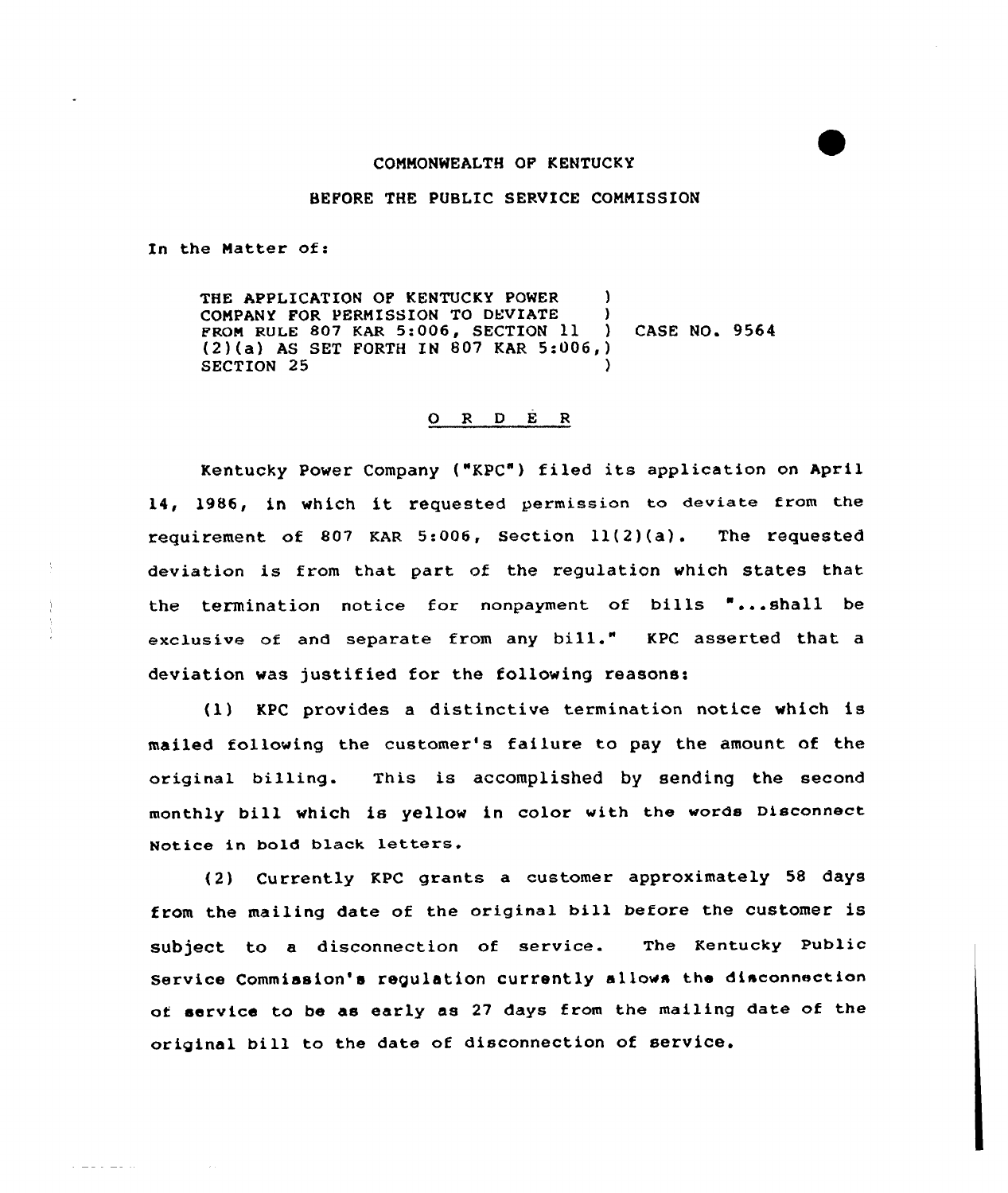(3) The mailing of separate disconnect notices as required by the revised general rules will increase KPC's cost of doing business by approximately \$60,000 per year for postage alone, exclusive of the additional cost for printing forms, computer processing time, personnel and administrative costs. All customers will bear the additional cost including those who pay on time.

(4) KPC's present system is operating efficiently and provides the customer with clear and timely notice of impending disconnection.

(5) The customer is better served with KPC's current system which gives an additional 30 days to pay and offers reduced cost of service to all customers.

The Commission staff arranged a conference with KPC at its Ashland office on April 23, 1986, to discuss the issues in the application. At this conference KPC submitted samples of the original bill and the follow-up termination notice which is included in the second bill. The report on this conference and the sample bills were entered into the case file by memo dated April 28, 1986.

The Commission, having considered the evidence of record and being advised is of the opinion and finds that:

The deviation should not be granted since it would not result in informing customers in the clearest possible manner of the threat of disconnection. The consequences of disconnection can be so severe that any additional cost imposed by the requirement to

 $-2-$